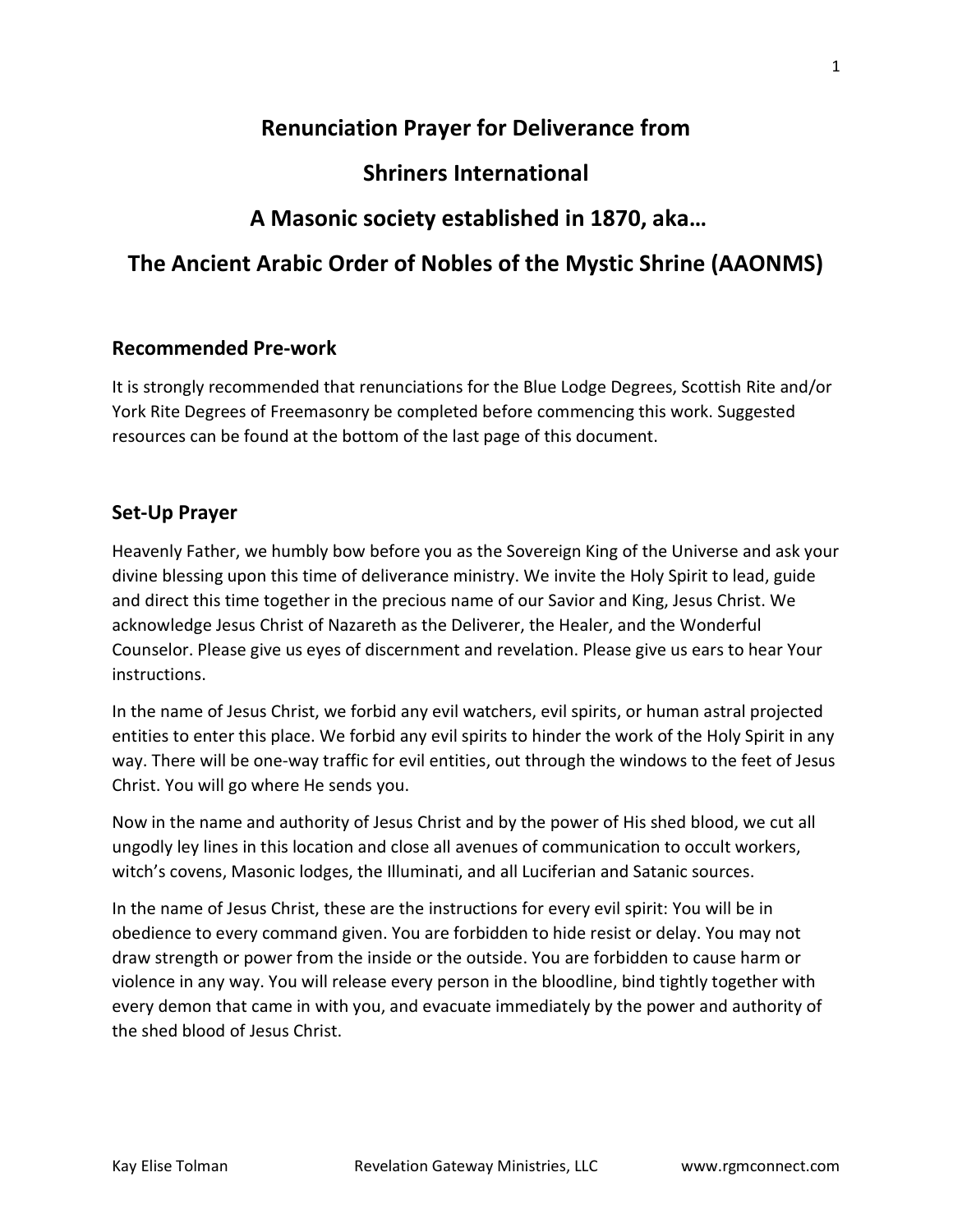# Stand-in-the-Gap Prayer

I now stand in the gap on behalf of my ancestors, my family members, myself, and every part of my heart. I confess and repent for all participation in the secret rituals of the Ancient Arabic Order of Nobles of the Mystic Shrine, here forward acknowledged as "Shriners."

Heavenly Father, I specifically forgive equal to report for participation in the Shriners Fraternal Order and the effects this evil has had on me and my family and all my generations. I renounce and reject every evil associated with it.

# Renunciation Prayers

## Membership

In the name and authority of Jesus Christ of Nazareth, I renounce and repent for all witchcraft, Wicca, Druidism, Rosicrucianism, Luciferianism, Satanism and Freemasonry in my generational lines. I also repent for the worship of Allah associated with Shriners and Islamic beliefs.

In the name of Jesus Christ, I renounce the requirements to join Shriners:

- Before the year 2000 completion of 32 degrees of Ancient and Accepted Scottish Rite Freemasonry, or completion of the Knights Templar degree of the York Rites of Freemasonry
- After the year 2000 Master Mason degree or higher
- Be a Mason in good standing.

In Jesus name, I confess and repent for signing and submitting the application for membership into Shriners. Lord Jesus, I surrender the application and all certificates of membership in the Ancient Arabic Order of Nobles of the Mystic Shrine to you for destruction, both in heaven and on earth. I ask that these documents be deemed null and void, in Jesus' name.

(If possible, submit a letter to the organization for formal withdrawal.)

I hereby renounce all membership in the Ancient Arabic Order of Nobles of the Mystic Shrine.

In the name of Jesus Christ, I cut all soul-ties, trauma-ties, and membership-ties to all Shriners organizations and members.

I also repent for walking on unholy ground in temples and lodges of Freemasonry.

#### Stated purposes of Shriners

I renounce the stated purposes of the Shriners fraternity:

1) To be an ally to Freemasonry (Luciferianism)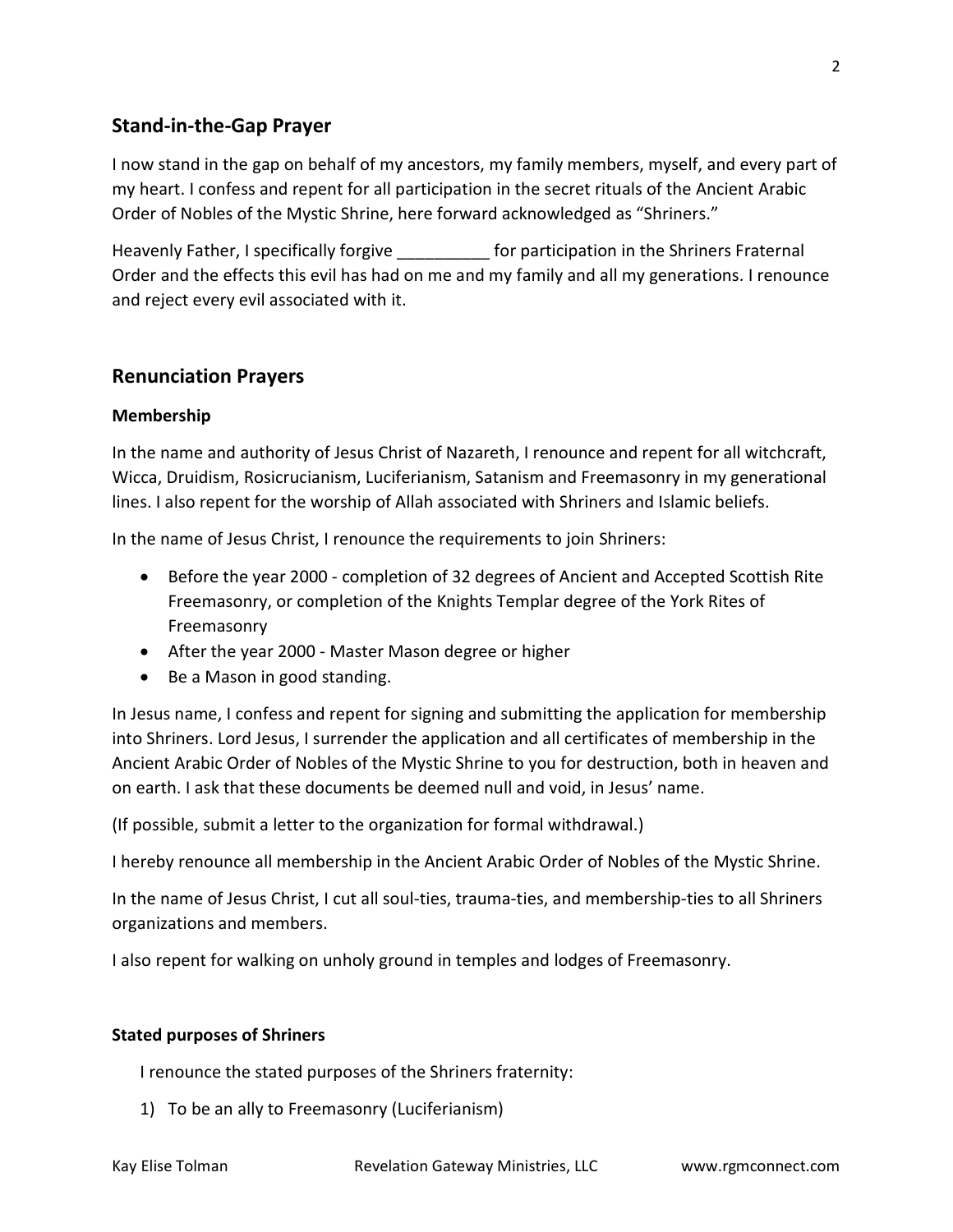- 2) Improvement of the mind
- 3) The practice of charity (Charity is used as a PR campaign to hide pedophilia.)
- 4) The promotion of religious toleration among people of all nations, but especially the Christian Religion in the United States. ("And what accord has Christ with Belial? Or what part has a believer with an unbeliever?" - 2 Corinthians 6:15)

### Financial Support of Shriners

I renounce and repent for the payment of membership dues and fees to the Ancient Arabic Order of Nobles of the Mystic Shrine, or as they are currently known, Shriners International.

I repent for the purchase of hats, gloves, books, and other paraphernalia in support of Shriners.

I repent for supporting Shriner charities.

Heavenly Father, I ask that you redeem all money given to this occult organization and its activities. Please cleanse my family finances with the redeeming blood of Jesus Christ.

#### The Imperial Grand Council

In the name of Jesus Christ, I renounce the authority of the Imperial Grand Council of the Mystic Shrine, which is the highest source of authority of the Order. I revoke its exclusive control over me.

#### Titles and Offices

In the name of Jesus Christ, I renounce and reject the title, offices, mantles, and authority of the officers of the Imperial Grand Council, namely the following:

Imperial Potentate and Imperial Deputy Potentate

Imperial Chief Rabban and Imperial Asst. Rabban

Imperial High Priest and Prophet

Imperial Oriental Guide and Imperial Treasurer

Imperial Corr. Recorder, First, Second, and Third Asst. Imperial Recorder, Imperial Recorder, and Imperial Deputy Recorder

Imperial Orator and Imperial Lecturer

First and Second Ceremonial Master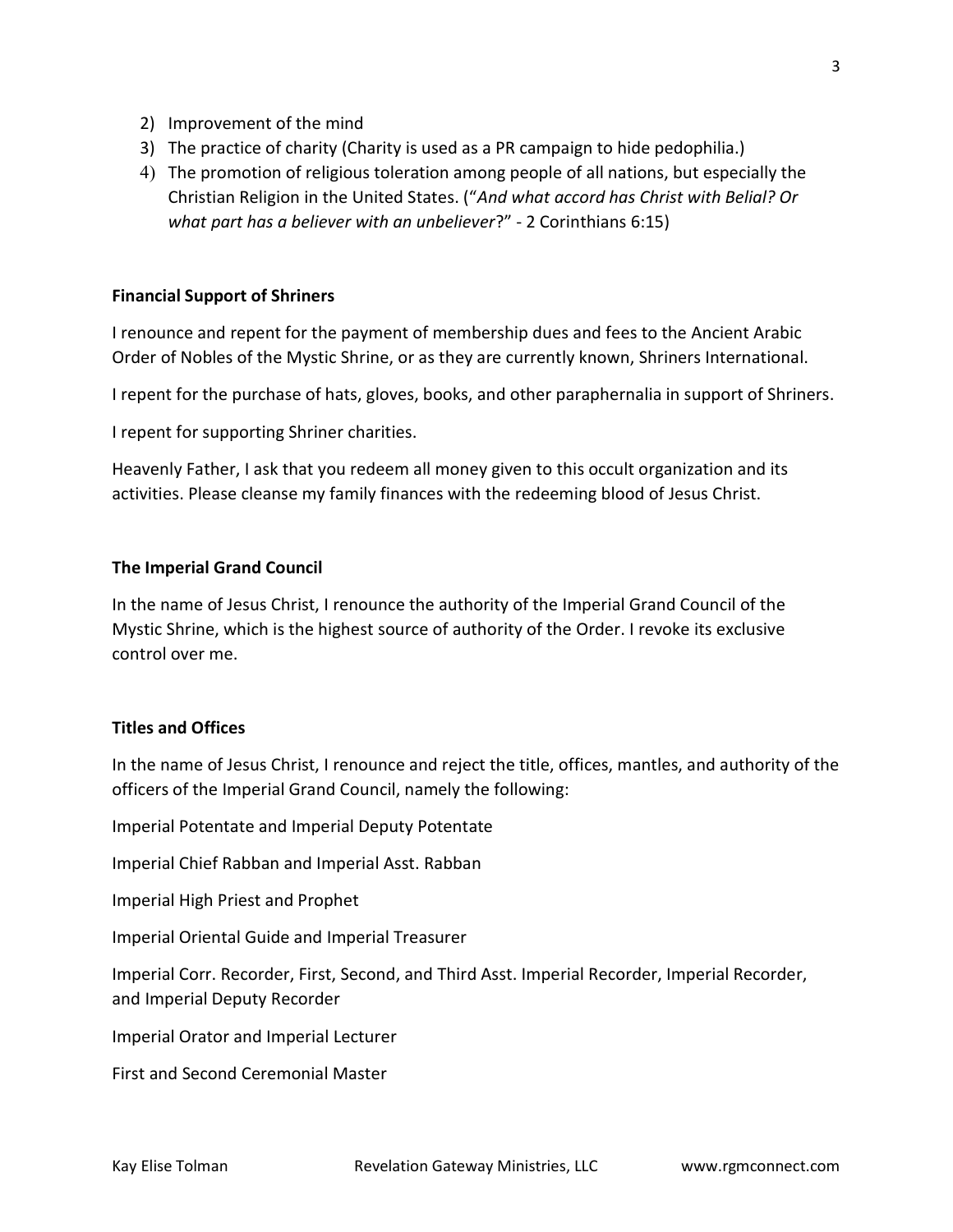First and Second Medical Director Imperial Prelate Imperial Marshal and First Asst. Imperial Marshal Imperial Second Asst. Guard and Imperial Outer Guard Board of Directors of Eleven

## Enthronement of Potentate Elect

In the name of Jesus Christ, I renounce and break these vows of enthronement for the Potentate-elect, under the precious blood of Jesus.

Do you solemnly vow, upon your honor, that you will:

- 1. Exert your best endeavors to promote the true happiness of your brother Nobles of the Mystic Shrine?
- 2. Endeavor to promote the general good of the Order, and preserve the solemnity of our ceremonies with profound respect and reverence?
- 3. Not acknowledge or have intercourse with any Temple which does not work under the constitutional authority, as recognized by the Imperial Grand Council?
- 4. Forever maintain and support the authority of the Imperial Grand Council of the United States and enforce obedience to its statutes, edicts, and regulations?
- 5. Submit to all these ordinances and promise to observe and practice them faithfully?

I break the authority of the words of the above five vows, and all agreement with them, under the blood of Jesus Christ.

I also renounce the gavel, scepter and authority of the Office of Potentate.

#### Initiation Rites

I renounce and repent for representing the Sons of the Desert seeking admission to the Order.

I renounce the ordeal of the sacred ballot and the determination of candidate worthiness.

I renounce the position of the Most Noble Guide to stand forth as a ransom for candidates.

I renounce and break the vow made to the priest expressing a willingness to jeopardize my life, if need be, to punish the guilty and protect the innocent, and labor in the cause of justice, truth, and common humanity. I declare that vow null and void under the blood of Jesus Christ.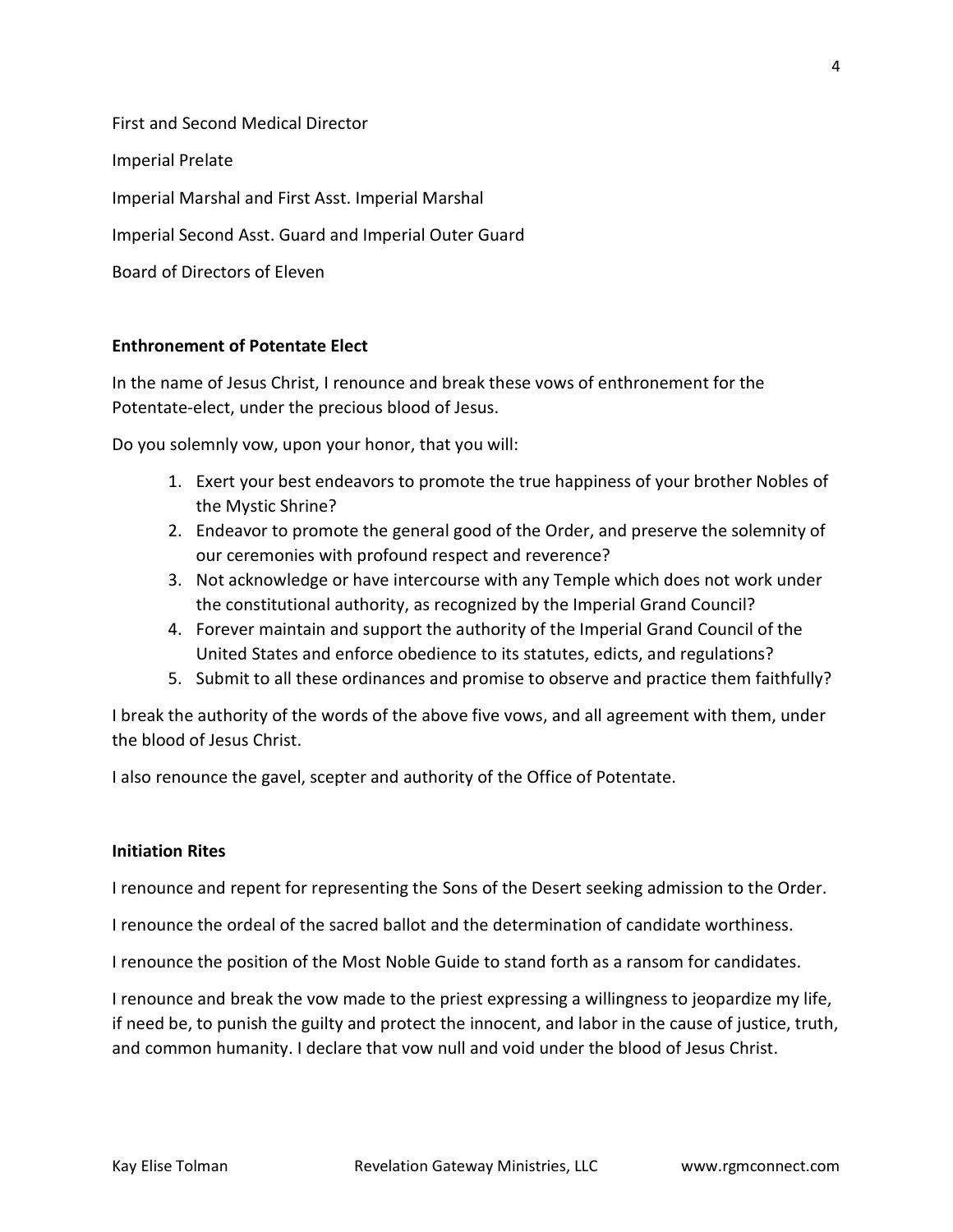I renounce the desire to unite with the Mystic Shrine in inseparable bonds. I declare those bonds are now broken by the power of the shed blood of Jesus Christ, and I am set free.

I renounce and break the power of the following words under the blood of Jesus:

By the existence of Allah and the creed of Mohammed, by the legendary sanctity of our Tabernacle at Mecca, we greet you. And in commemoration of the Arab's faith in purity and innocence, we accept your answers as sincere, and you will now be permitted to proceed in the rites and ceremonies of the Mystic Shrine.

I renounce and break the power of the following words spoken by the Grand Potentate under the blood of Jesus:

Who is he who hath conversed in person with the Supreme and maketh himself mightiest of His? Mohammed, the Prophet of the Arab's creed.

To whom shall be meted out the boiling waters to drink, that they shall burst their bowels and shall be cast into molten lava to be consumed? The infidels who wait until the last hour of justice.

Before advancing further in our course you will be required to assume a most powerful and binding oath, inseparably uniting yourselves with us. And when once taken it can never be retracted or departed from.

I renounce and break the power of the following words spoken by the Priest under the blood of Jesus:

There are Moslems among us: there are others who swerve from propriety; but who so seeketh Islam earnestly, seeks true direction, but those who swerve from truth and justice shall merit and reap abundance of chastisement.

I break the above curse under the blood of Jesus Christ and declare it of no further effect on me and my family.

I renounce and repent for kneeling at a Luciferian altar with head bowed and arms bound to take the following oath upon the Bible and the Koran.

# The Oath of Obligation

In the name of Jesus Christ and under the power of His shed blood, I renounce and break the words of the following oath:

I \_\_\_\_ of my voluntary desire, uninfluenced, and of my own free will and accord, do here assume, without reserve, the obligation of the Nobility of the Mystic Shrine, as did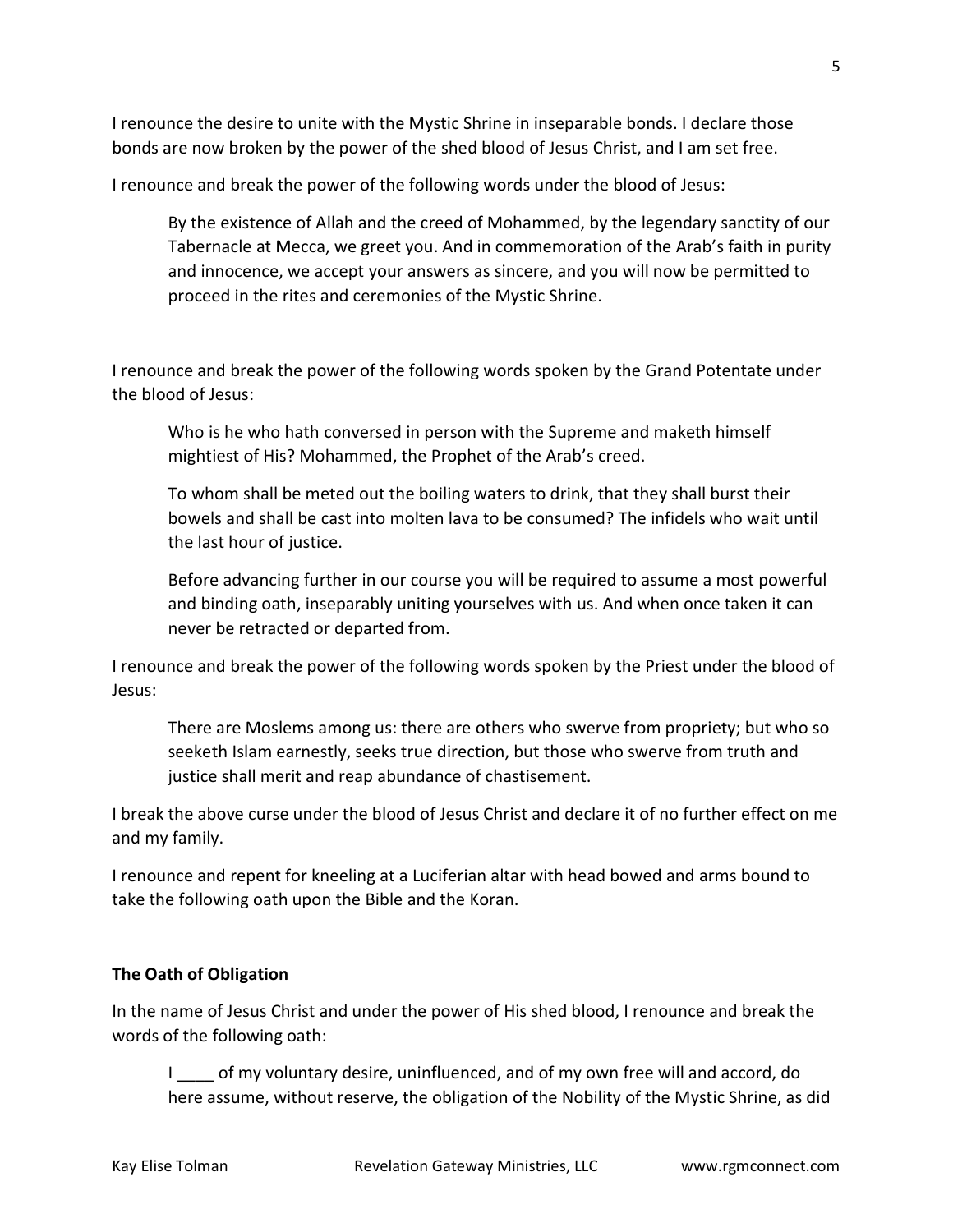the elect of the Temple of Mecca, the Moslem and the Mohammedan, I do here, upon this Holy Bible and calling upon these Nobles of the Mystic Shrine as witnesses, upon this sacred book, most solemnly and sincerely swear that I will keep secret whatever may transpire during my initiation.

In the name of Jesus Christ and under the power of His shed blood, I renounce and break the words of the following oath:

I further promise and vow, that I will never reveal any secret part or portion whatsoever of the ceremonies I have already received or that which is about to be communicated to me, or that I may hereafter be instructed in, to any person in the whole world, except he be a well-known member of the Order of Nobles of the Mystic Shrine, and I knowing to an absolute certainty that he or they may be truly and lawfully such, and of good standing with such Nobility, and that I will not be present at, aid or countenance the conferring of the Order of the Mystic Shrine upon any person who is not a Masonic Knights Templar or a 32<sup>nd</sup> degree Ancient and Accepted Scottish Rite Mason, in good and regular standing.

In the name of Jesus Christ and under the power of His shed blood, I renounce and break the words of the following oath:

I further promise and vow that I will, under every circumstance, remain loyal and true to the best interests of this noble fraternity of the A.A.O. of N. of the Mystic Shrine, and that I will, to the best of my ability labor to advance and promote its noble work, and never betray the trust that has been reposed in me. Furthermore, I do here register a sacred vow, promising that should I live to become a member, I will impartially cast a black ballot without fear or favor, against friend or foe applying for membership in the Nobility of the Mystic Shrine, whom I believe to be disgraced, dishonored, a thief, a perjurer, a murderer, a lunatic, an idiot, or a criminal.

In the name of Jesus Christ and under the power of His shed blood, I renounce and break the words of the following oath:

I further promise and swear that I will respect and obey the laws and submit to the decrees of the Imperial Grand Council of the Mystic Shrine of North and South America, and that I will not consult, counsel, aid or assist, or take part in any controversy, nor recognize or be present in any other body of the Nobles of the Mystic Shrine that is not holding their warrant of authority from the Imperial Grand Council of North and South America.

In the name of Jesus Christ and under the power of His shed blood, I renounce and break the words of the following oath:

I further promise and vow that I will not willfully write, cut, speak, or portray any detail, which might be construed into even a clue to the same, except for official Temple work.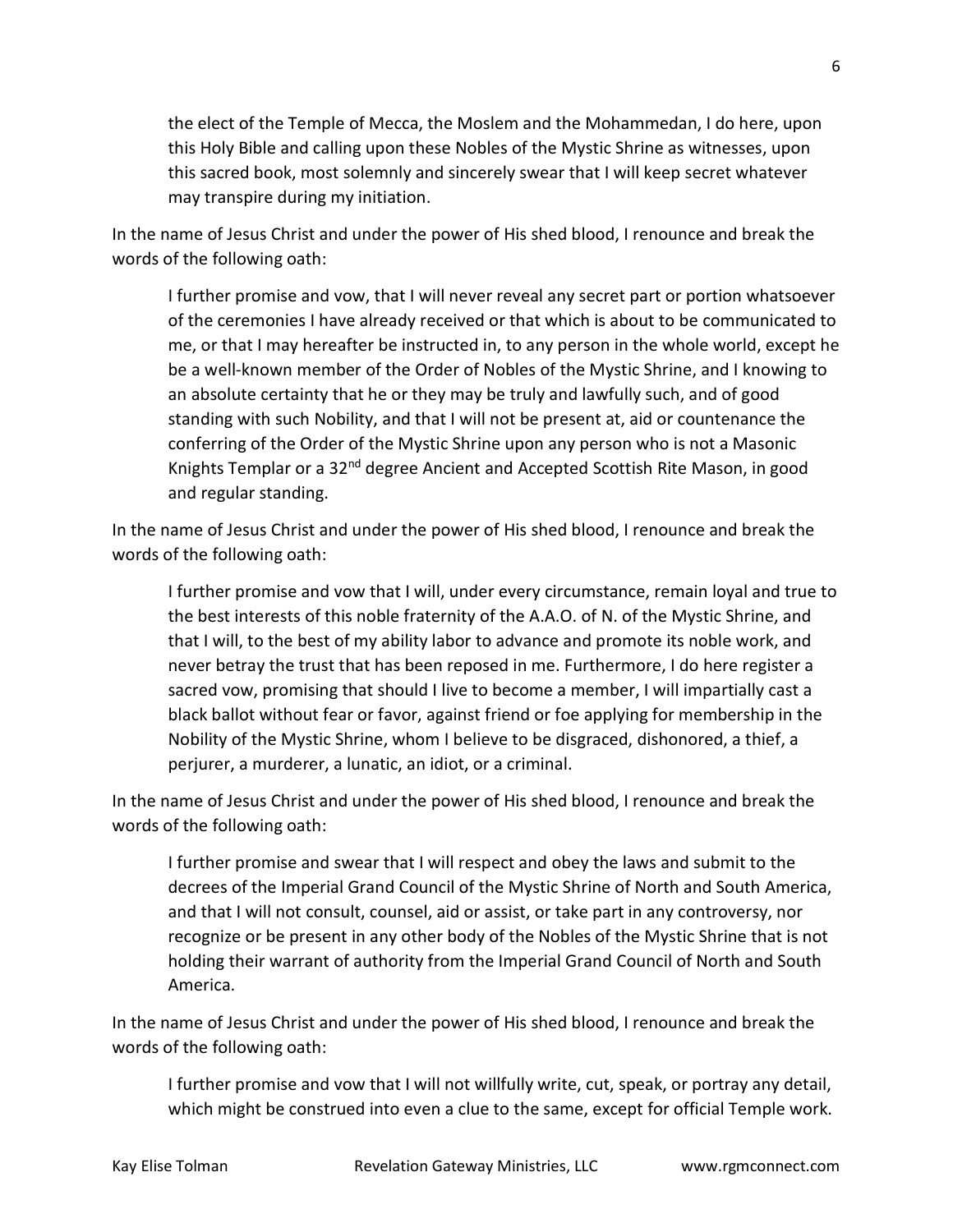I furthermore promise and vow that to the full measure of my ability I will never swerve from justice or duty; that I will respect virtue, protect the innocent, assist the distressed, promote the inculcation of honor and integrity, and dispense reasonable charity; that I will protect and defend the unsullied honor of any Noble of the Mystic Shrine, when absent, if assailed. And now upon this sacred book, by the sincerity of my oath as a Shriner, I here register this, my irrevocable vow, subscribing myself bound thereto, as well as binding myself by the obligations of the prerequisite to this membership, that of a Knights Templar or that of a 32<sup>nd</sup> Degree Ancient and Accepted Scottish Rite Mason. In wilful violation whereof, may I incur the fearful penalty of having my eyeballs pierced to the center with a three-edged blade, and my feet flayed, and I be forced to wade the sands upon the sterile shores of the Red Sea until the flaming sun shall strike me with livid plague; if I ever violate, willfully, this my obligation of a member of the Order of the Noble Shrine, may I be taken to the gallows and there hung by the neck until I am dead, dead, dead.

In the name of Jesus Christ, I revoke this curse of plague and death. I break it off me, my children, and all future generations. I speak life, life, life, over me and my family to a thousand generations!

In the name of Jesus Christ and under the power of His shed blood, I renounce and break the words of the following oath:

I do further promise that I will, in and out of this Temple, conduct myself in a manner as to add dignity and honor to this institution and reflect credit upon myself, and I will obey the usages and regulations of the Order, and the constitution and by-laws of this or any other Temple of which I may hereafter become a member. This, my solemn obligation, I do now most sincerely and heartily approve and adopt, and with a full understanding of the same, and promising to keep and observe the same during my natural life, truly, faithfully, and honestly, with the help of God.

May each word of this obligation be broken now under the blood of Jesus Christ, and have no more power or authority over me, my children, or future generations in Jesus' name.

## Further Initiation Rites

I renounce and repent for kissing the Sacred Book, the Bible, three times and the release of the hand bindings at the completion of the Obligation.

I renounce and reject the cleansing ritual, and the songs in Jesus Name.

I renounce the sign of salutation before the altar and the words "salaam" as a sign of obedience.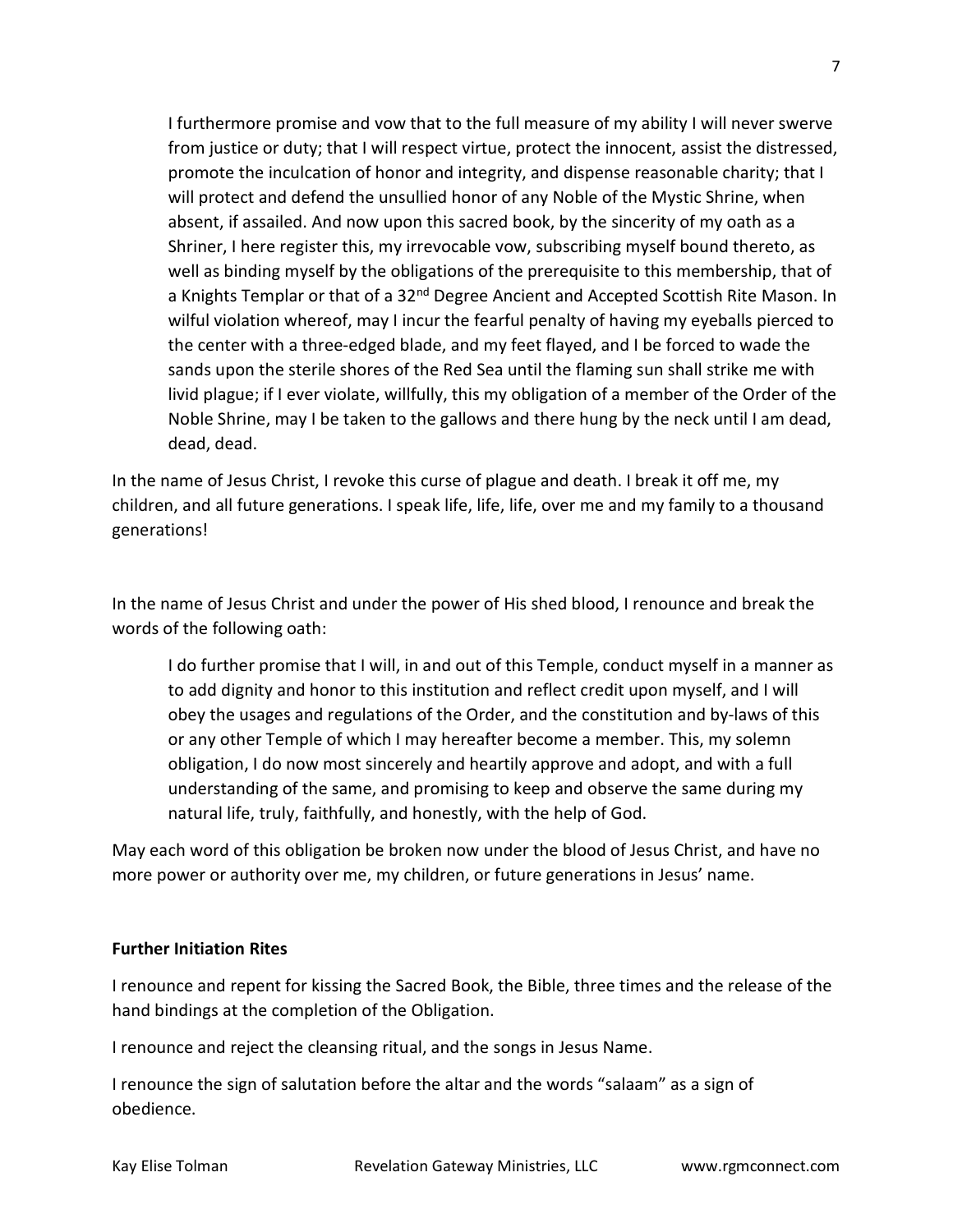I renounce the annual secret password, the inner secret pass, the distress word, and the grip of the Noble.

I renounce and break the power of electric shocks to the feet that represent burning sands, and/or the walking on hot coals in the rituals.

## Final Test of Moslem Fidelity, Nerve and Courage

I renounce the portrayal of the betrayal by a friend and the consequence of death. I break this prophetic act off me and my generations in Jesus' name. I break the curse of the betrayal of a friend and command the spirit of betrayal to evacuate immediately.

I renounce the disguised members prepared to portray execution by hanging.

I renounce the headsman's block and the headsman prepared to execute the candidate.

I renounce the fake head on the floor and the bowl for the ceremonies of bleeding.

I renounce the sound of the gong and the organ music.

I renounce and repent for all participation in the hazing of the initiate to "persecute and test candidates as much as they will stand."

I renounce and reject the "Council of Inquisition."

I renounce and break the power of the word "Nemesis" off me and my generations, in Jesus' name.

I renounce and break the power of the declaration of "spy" and "traitor" off me and my generations in Jesus' name.

I renounce and break the declaration by the Potentate to execute the initiate, in Jesus' name.

I renounce the charade with the woman, the baring of her breast and the threat to cut her with a crescent shaped injury. I renounce the wine used to represent her blood.

I break the power of the following declaration by the Priest under the blood of Jesus:

"Most Noble Council of the Inquisition, now, in testimony of the justice of our cause, let us, in this maiden's blood seal the alliance of our bond of secrecy and silence. And let this day's bloody work in the deepest recesses of every Noble's heart be buried."

I renounce and break the power of the prophetic act to hang the initiate for treason.

I revoke the enactment of the stripping of the initiate's clothing and the blindfolding of the initiate. I revoke the enactment of the placing of the initiate's head on the block for beheading. I renounce the striking of the neck and the placement of the initiate into a coffin.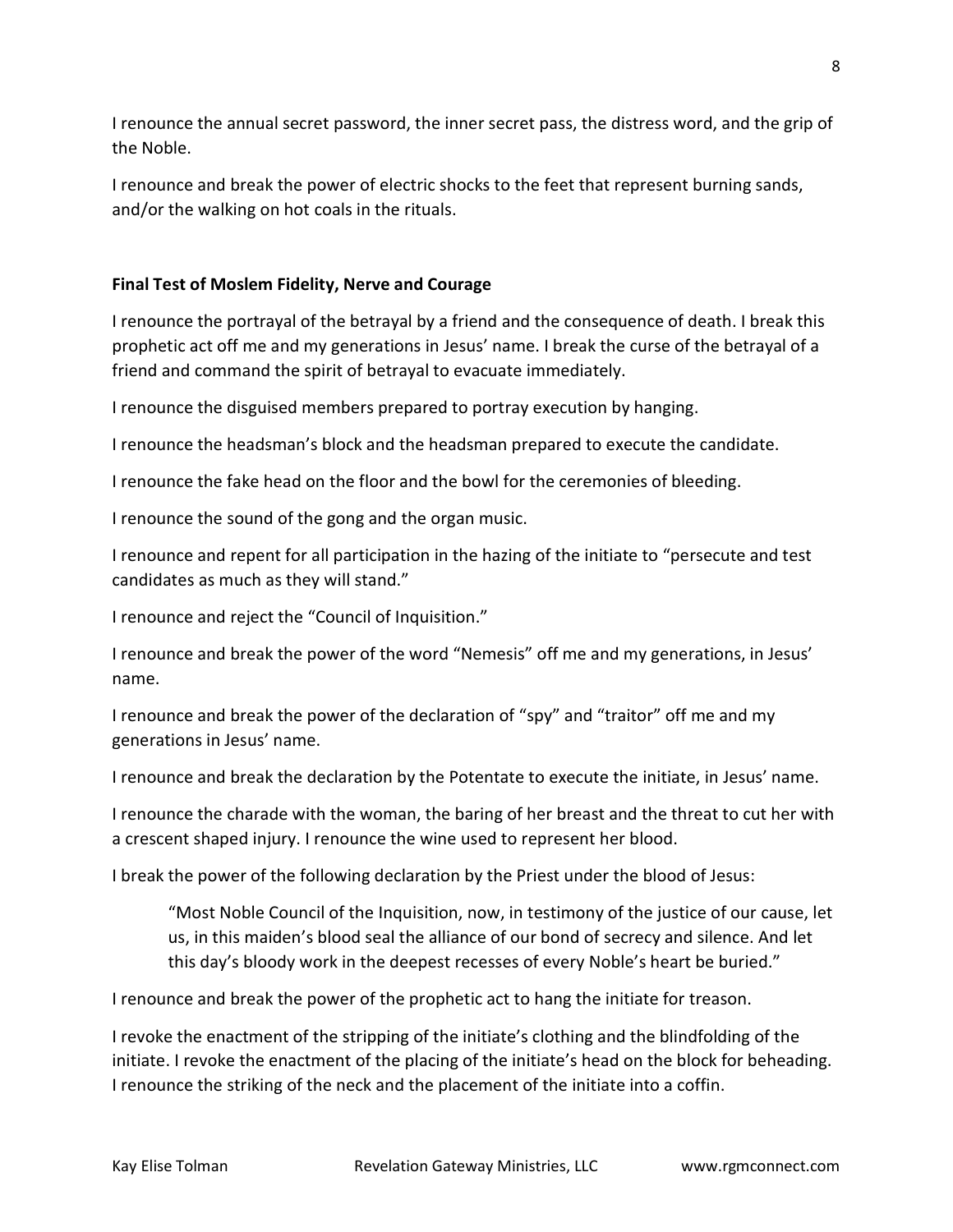I renounce the prophetic act of the candidates kneeling before an open coffin containing a skeleton, representing a dead traitor to the Order.

In the name of Jesus Christ, I break the power of the trauma and terror of this ritual, along with any agreement with death, under the blood of Jesus. Lord release healing and restoration in Jesus' name.

#### Repent for Participation

In the name of Jesus Christ, I renounce and repent for all participation in hazing rituals, mock hangings, mock beheadings, and mock executions.

I renounce and repent for any child sex trafficking, prostitution, sodomy or other sexual sins performed behind the vows of Shriners secrecy.

Lord Jesus, I ask you to cleanse my conscience for having witnessed these evil activities and/or participation in them. I repent for my willingness to keep vows of secrecy and silence regarding illicit activities.

## The Shriners Traveling Card

In the name of Jesus Christ, I renounce and break the power of the following statement on the Shriners Traveling Card:

"In the name of Allah, merciful and compassionate. I desire to visit a temple or shrine in many cities. He is a good man, patient, cultural of sterling worth. There is no conqueror but Allah. Authorized by the Imperial Council Ancient Arabic Order Lodges of the Mystic Shrine. Witness the deputy and representative of temples in the East. Mohammed traveled from Mecca in the South to the North in Medina. Please Allah, we shall travel everywhere in safety. Small things influence great. Do not travel in the heat of the day. Travel with your eyes and ears open. By the grace of Allah, we have found repentance. Politeness is small solver. Action is power. Everything is from Allah. There is no deity but Allah."

I break these words under the blood of Jesus Christ and declare them null and void.

### Islamic vs. Christian Beliefs

I believe that God established His covenant with Isaac, Abraham's legitimate son, and not with Ishmael, the son of the bond woman. (Genesis 17:19)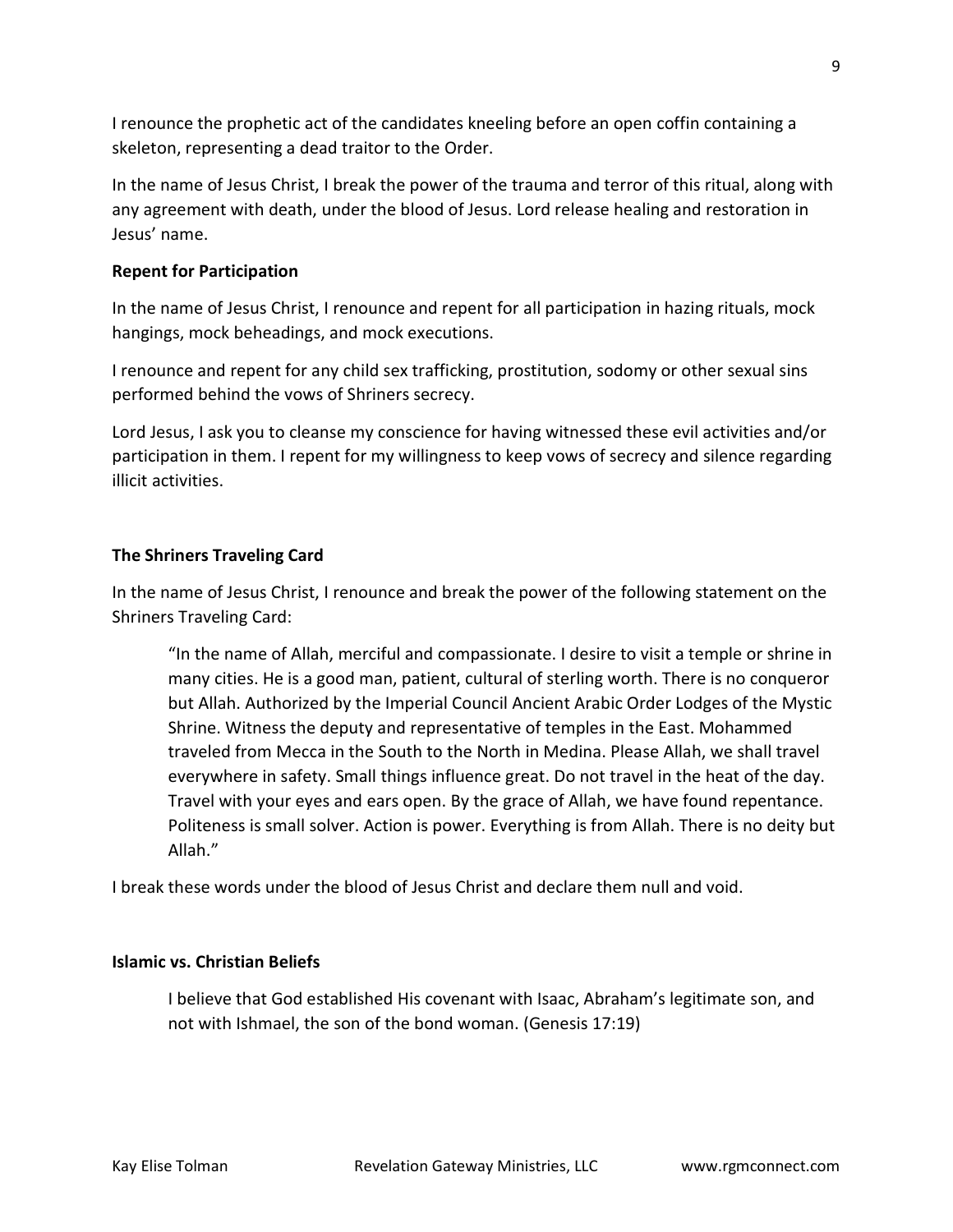I declare there is only one way to the Father, and that is through His son, Jesus Christ. "Jesus said to him, "I am the [only] Way [to God] and the [real] Truth and the [real] Life; no one comes to the Father but through Me." – John 14:6 Amplified Bible.

#### Renounce Islam

In the name of Jesus Christ, I renounce the Islamic religion as part of the Shriners fraternity.

I renounce the lie that the Koran is superior to the Holy Bible.

I renounce the lie that the prophet Mohammed was the greatest and only true prophet of God.

I renounce the lie that Islam is the final revelation of God.

I renounce the false god Allah and repent for the worship of Allah in association with Shriners.

## Break the Spiritual Legal Ground Associated with the Worship of Allah and Mohammed

In the name of Jesus Christ and by the power of His shed blood, I renounce and break the following spiritual legal ground with Allah and Mohammed:

- o Every promise, agreement, and quid pro quo exchange
- o Each contract, oath, and vow
- $\circ$  Every covenant: blood covenant, eternal covenant, and marriage covenant
- o All blood pacts and blood covenants
- o All unholy communion, taken to honor Allah
- o All dedications of me and/or my family lines to Allah
- o All ungodly baptisms in urine, water, fire, or blood
- o All reverence, offerings and worship given to Allah and Mohammed
- o All human and animal sacrifices given to Allah and Mohammed

## Public Relations Campaigns

In the name of Jesus Christ, I confess, renounce, and repent for all participation in the public relations campaigns that promote the Shriners Order, including all participation in parades and local events as clowns and pranksters.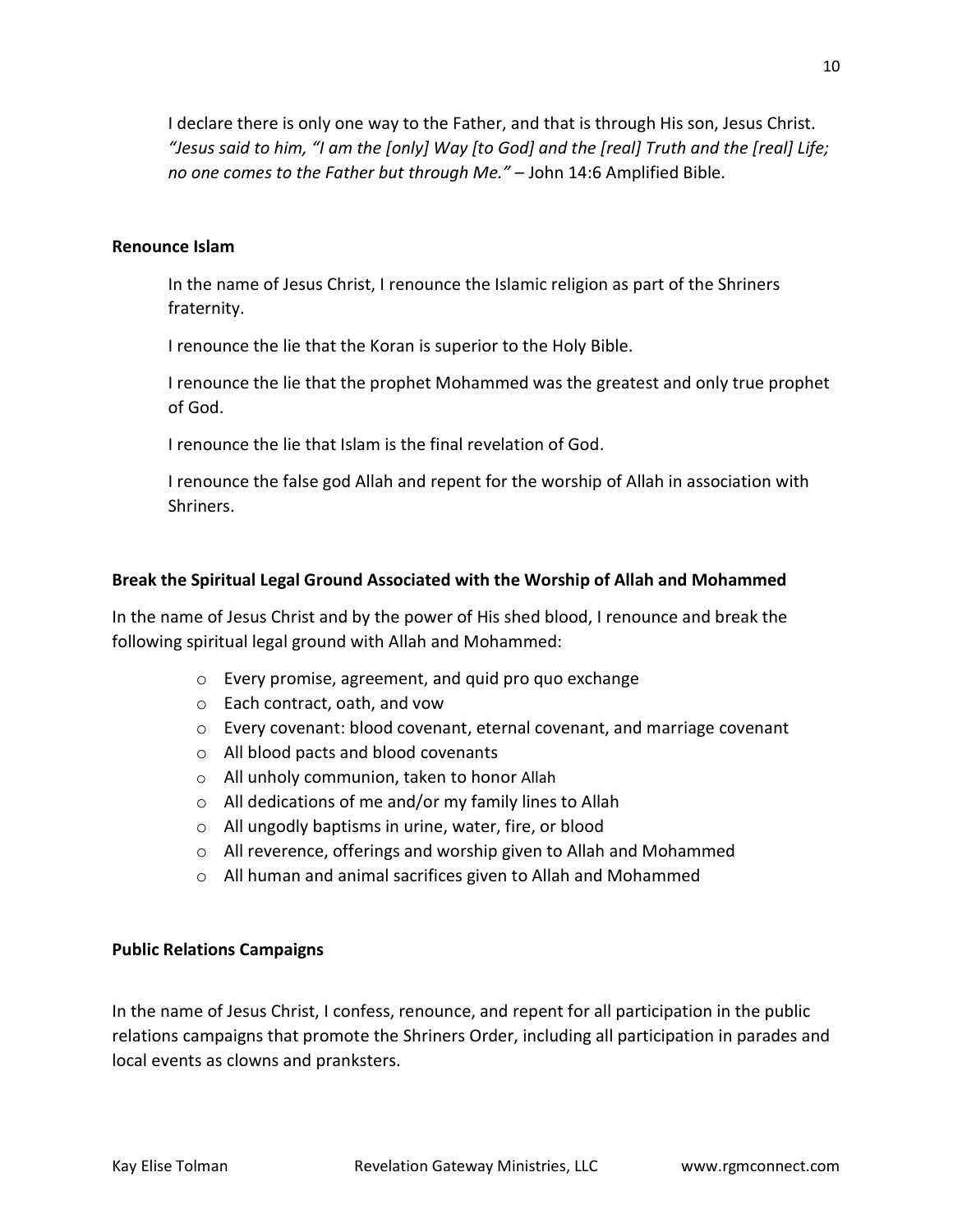## Shriners Hospitals

I revoke all rights presumed over me, my family and/or my children through the documentation signed for medical treatments in Shriners Hospitals.

In the name of Jesus Christ and by the power of His shed blood, I renounce and break:

- o All secret adoption ceremonies by the Freemasons and/or Shriners
- o All ownership rights to my family and/or children
- o All authority to perform medical treatment

# The Fez Hat

One of the most distinguishable features of the Shriners fraternity is the Fez hat. A blood red cap that is known as the headdress of Muslims. It is named after the city Fez in Morocco, known for numerous massacres of both Christians and Jews by Muslim conquerors. Some believe the Muslims dipped their hat in the blood of Christians running through the streets to celebrate their death.

Sometimes the name of the Temple that the Shriner is associated with is written on the front of the hat. A Muslim scimitar, the curved sword of war that "killed the infidels", is prominently featured. Note also, the fez has the shape of a crescent which has become a universal symbol for Islam. The sphinx represents the governing body of the Shriners but is also known as the "Father of Terror." Finally, the five-pointed star represents Sirius, the dog star, featured in occultism as a pentagram.



In the name of Jesus Christ, I renounce the Shriners Fez and all it represents. I remove this evil from my "crown" in the spirit. I declare Jesus Christ is my only crown.

## Shriners Garments and Costumes

White Domino (Sheet type garment, like those worn by the KKK) and white masks White gloves and handcuffs Turbans, Fez and Miter (worn by the Priest)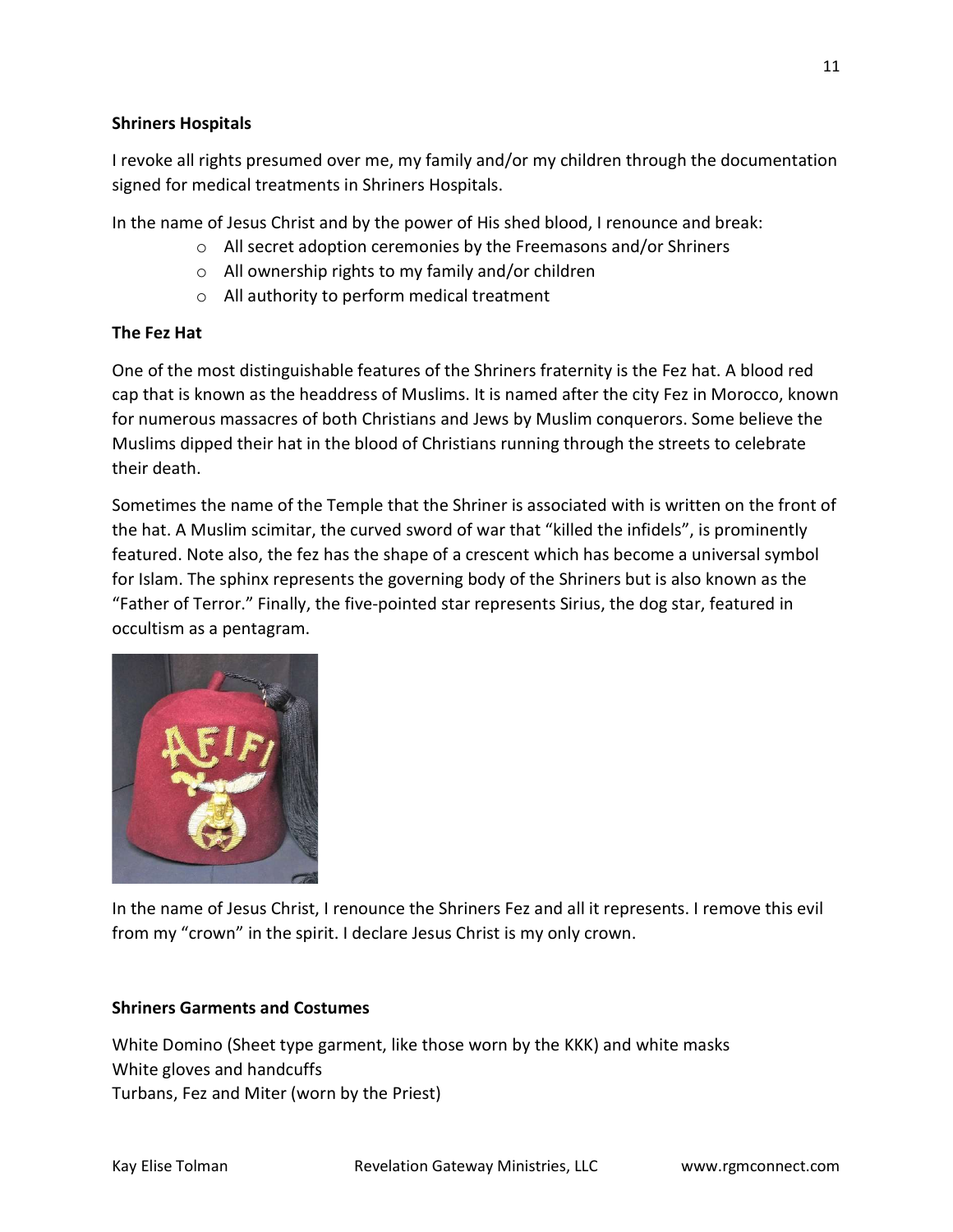Sash, collars, and robes (in various colors) Jewels of office **Slippers** Crozier, staff, or spear Clown costumes

In the name of Jesus Christ, I renounce and remove all the Shriners garments, costumes, and hats in the spirit. I bind every devil associated with them and cast them to the feet of Jesus.

The removal of an individual's clothing is symbolic of the stripping of one's identity.

In the initiation rituals, the candidate exchanges his shoes for slippers. A slipper represents one who is ready for sleep. The candidate is no longer sure footed.

The candidate is also divested of his coat and vest, representing the removal of protective coverings.

## Reclaim Identity in Christ

In the name of Jesus Christ, I remove the garments of the Shriners Order and reclaim my identity in Jesus Christ. I put on the full armor of God (Ephesians 6:10-17).

## Closing Prayer

In the name of Jesus Christ, I command every devil that heard its name, lost legal ground, or has been renounced, to evacuate immediately. You are commanded to leave me, my bloodline, my children, and all future generations. In Jesus mighty name.

I forbid any backlash, retaliation, retribution, or judgment to come against me, my ministry, my loved ones, my finances, and all that concerns me. I declare the divine protection of God covers us all.

I release the healing balm of Gilead and Psalm 91 protection over me and my family to a thousand generations, in Jesus' name.

## US Presidents that were Shriners

Presidents: Warren Harding, Franklin D. Roosevelt, Harry S. Truman, and Gerald Ford

I stand in the gap and confess, renounce, and repent for the Presidential leadership of the United States of America that engaged in this Luciferian activity. Lord, please forgive this sin and heal our land (2 Chronicles 7:14).